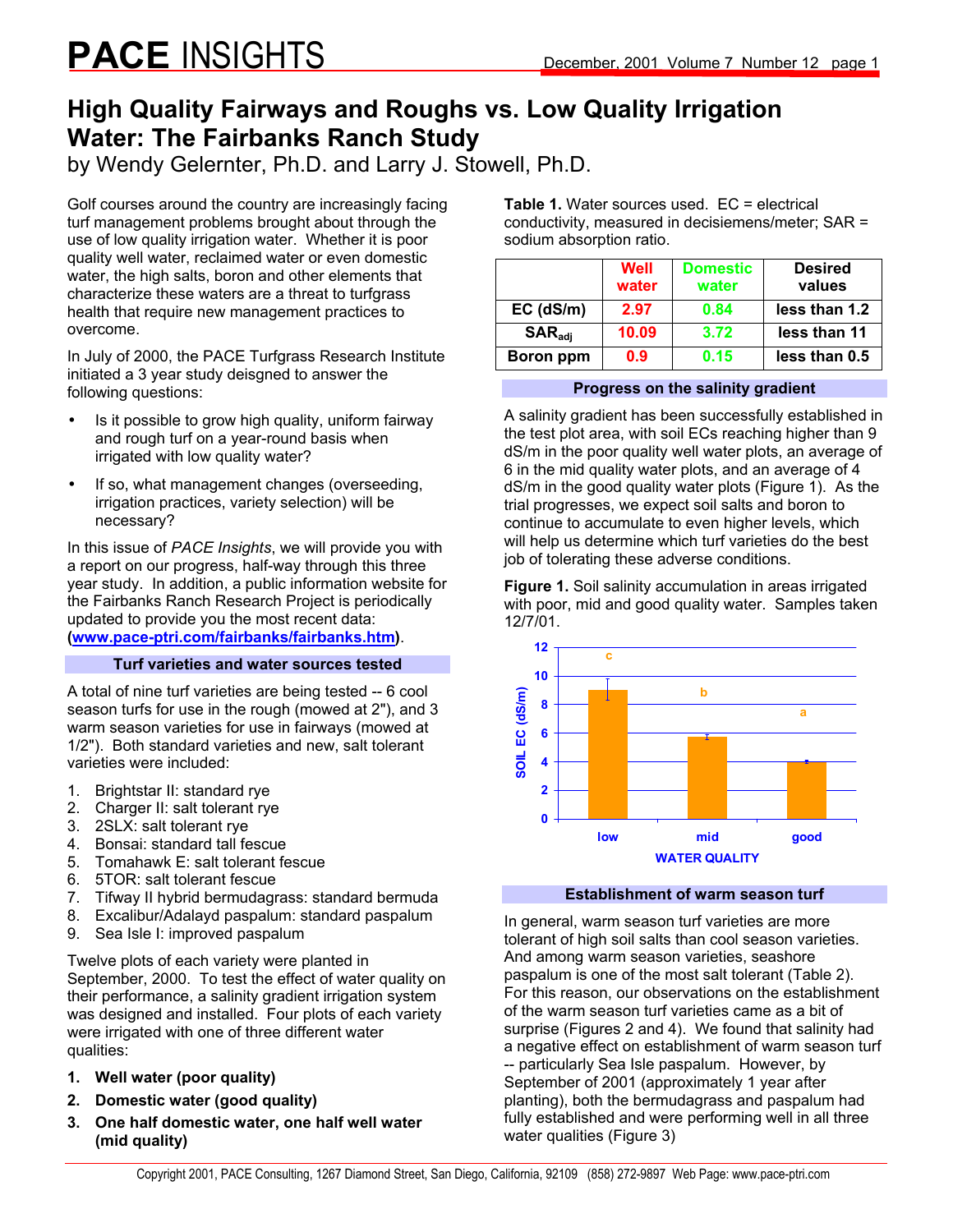**Table 2**. Relative tolerance of turfgrasses to soil salinity. dS/m = decisiemens per meter, and is a measure of salinity, or electrical conductivity. **Blue type** = cool season turf; **Red type** = warm season turf.

| <b>Sensitive</b>          | <b>Moderate</b>           | <b>Somewhat tolerant</b>     | <b>Tolerant</b>           |
|---------------------------|---------------------------|------------------------------|---------------------------|
| $<$ 3 dS/m                | $3-6$ dS/m                | $6-10$ dS/m                  | $>10$ dS/m                |
| <b>Annual bluegrass</b>   | <b>Annual ryegrass</b>    | <b>Bentgrass cv. Seaside</b> | <b>Alkaligrass</b>        |
| <b>Colonial bentgrass</b> | <b>Chewings fescue</b>    | <b>Perennial ryegrass</b>    | <b>Bermudagrass</b>       |
| <b>Kentucky bluegrass</b> | <b>Creeping bentgrass</b> | <b>Tall fescue</b>           | <b>Seashore paspalum</b>  |
| <b>Rough bluegrass</b>    | <b>Hard fescue</b>        | <b>Buffalograss</b>          | <b>St. Augustinegrass</b> |
| <b>Centipedegrass</b>     | <b>Bahiagrass</b>         | <b>Zoysiagrass</b>           |                           |

Data adapted from: Harivandi, M.A., Butler, J.D., Lin, W. 1992. Pp. 207-230 In "Turfgrass", Waddington, D.V., Carrow, R.N. and Shearman, R.C. eds. Monograph no. 32, American Society of Agronomy, Madison, WI.

**Figure 2**. On March 8, 2001 (6 months after sprigging), both Tifway II and Sea Isle had only sparse cover in the poor quality water plots.



**Figure 3.** On 9/10/01, one year after sprigging, both Tifway II and Sea Isle paspalum had fully established in all three water treatments.



**Bottom line on warm season turf establishment:** Establishment of Sea Isle paspalum will be most easily accomplished if a source of good quality irrigation water is used during grow-in. Once turf cover is full, poor quality irrigation water can be used.

Although Sea Isle paspalum is a more visually attractive turf once established, it's failure to establish when irrigated with low quality irrigation water is a yellow flag for this variety.

**Figure 4**. Establishment of warm season turfgrass varieties. Note that both Tifway II bermudagrass and Sea Isle paspalum had much slower rates of establishment when irrigated with poor quality water. However, the bermudagrass appears to establish more rapidly than paspalum with poor quality water.



# **Performance of warm season turf following establishment**

During the spring and summer months, Sea Isle I paspalum had a darker green, denser and overall higher quality appearance than Tifway II bermudagrass. However, as winter approached and temperatures dipped below 55F, Sea Isle I paspalum appeared to lose its color more rapidly than the bermudagrass, as seen in Figure 7.

**Bottom line on performance of warm season turf:** Paspalum appeared to lose its color during cool weather more rapidly than bermudagrass. However, this has not been observed in all locations. At this point, it is too early to draw firm conclusions about the winter time performance of either variety.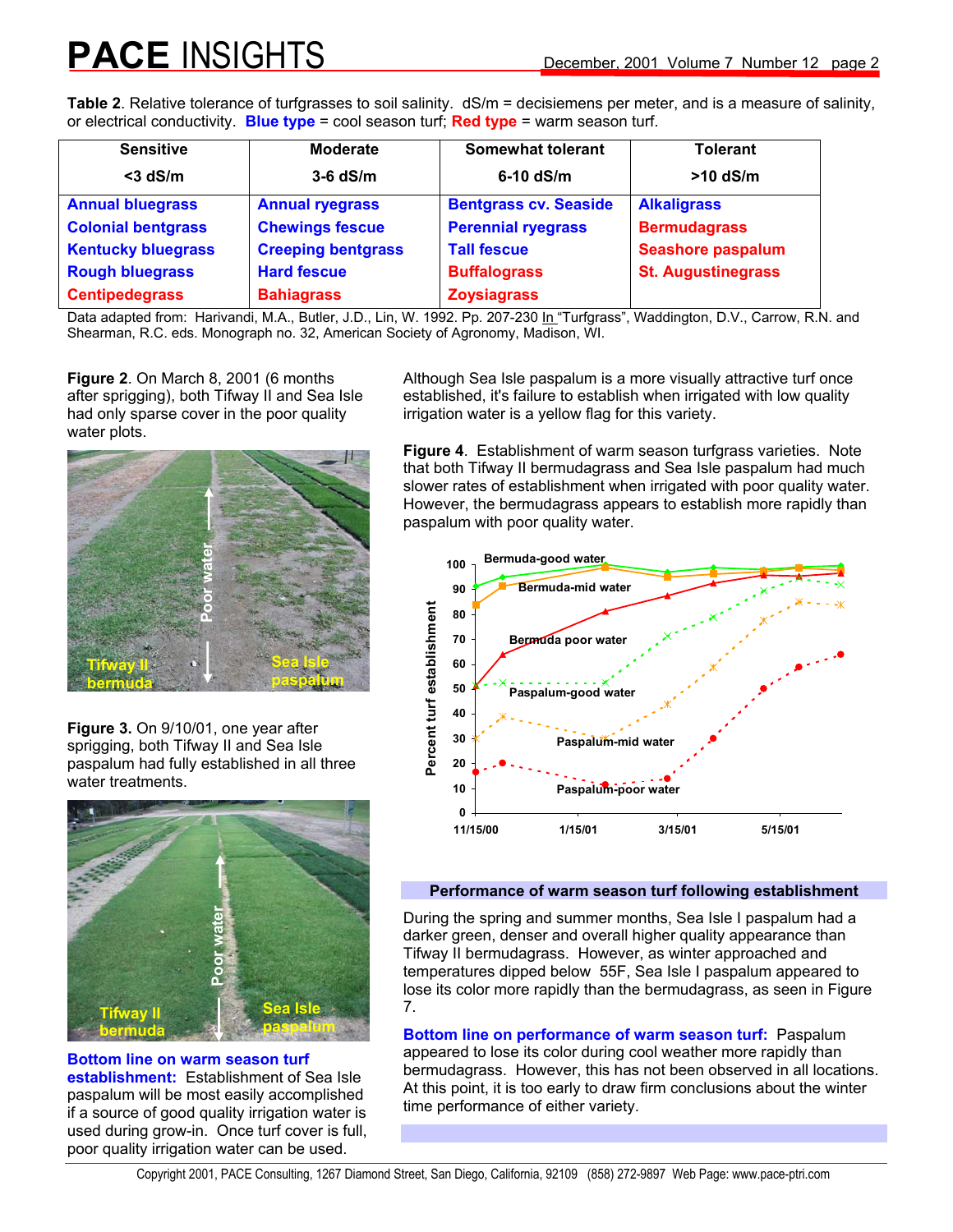# **Performance of cool season turf**

All cool season turf varieties established well in all water qualities tested (seeding rate was 350 lb/A). We have yet to see a turf quality decrease that is related to high soil salts (Figure 8). We expect this to change as the salinity gradient becomes steeper.

At this point, the most dramatic results are related to turf variety. We see that tall fescue, particularly Tomahawk and 5TOR, consistently performed better than the perennial ryegrass varieties -- in all water qualities tested (Figures 5, 6 and 8).

**Figure 5.** All cool season varieties performed well during the spring (5/25/01).



**Figure 6.** During the heat of the summer, all three ryegrass varieties suffered decreases in quality, while the fescues continued to perform well (8/1/01)



#### **Bottom line on cool season turf**

**performance:** Tall fescue is a much more hearty and robust turf type for use on roughs than ryegrass, especially during the hot summer months. However, the coarser and less upright growth habit of fescues is less appealing to golfers, and tolerance to traffic under high soil salt conditions still remains to be evaluated. We will continue

to evaluate the ryegrasses, fescues and other cool season varieties and blends for performance under higher soil salt and heavy traffic conditions.

**Figure 7**. Turf quality, as quantified by chlorophyll meter readings. Data taken 12/7/01 from non-renovated, non-overseeded plots illustrates that paspalum may enter dormancy earlier than bermudagrass.



**Figure 8**. Performance of cool season turf varieties. Quality was rated on a  $0 - 9$  scale, where  $0 =$  dead turf and  $9 =$  best possible quality turf. Quality ratings are an average of biweekly ratings made from 11/15/00 - 11/12/01.



### **Performance of overseeded turf**

In October 2001, we initiated overseeding studies on the warm season turf varieties to investigate the effect of the factors below on the success of overseeding and on the spring transition.

- 3 different renovation strategies: none, light [2 passes with a McClane mower] or heavy [Ryan Ren-O-Thin followed by scalping with McClane mower)
- overseeding (400 lbs/A perennial ryegrass) or no overseeding
- water quality
- turf variety